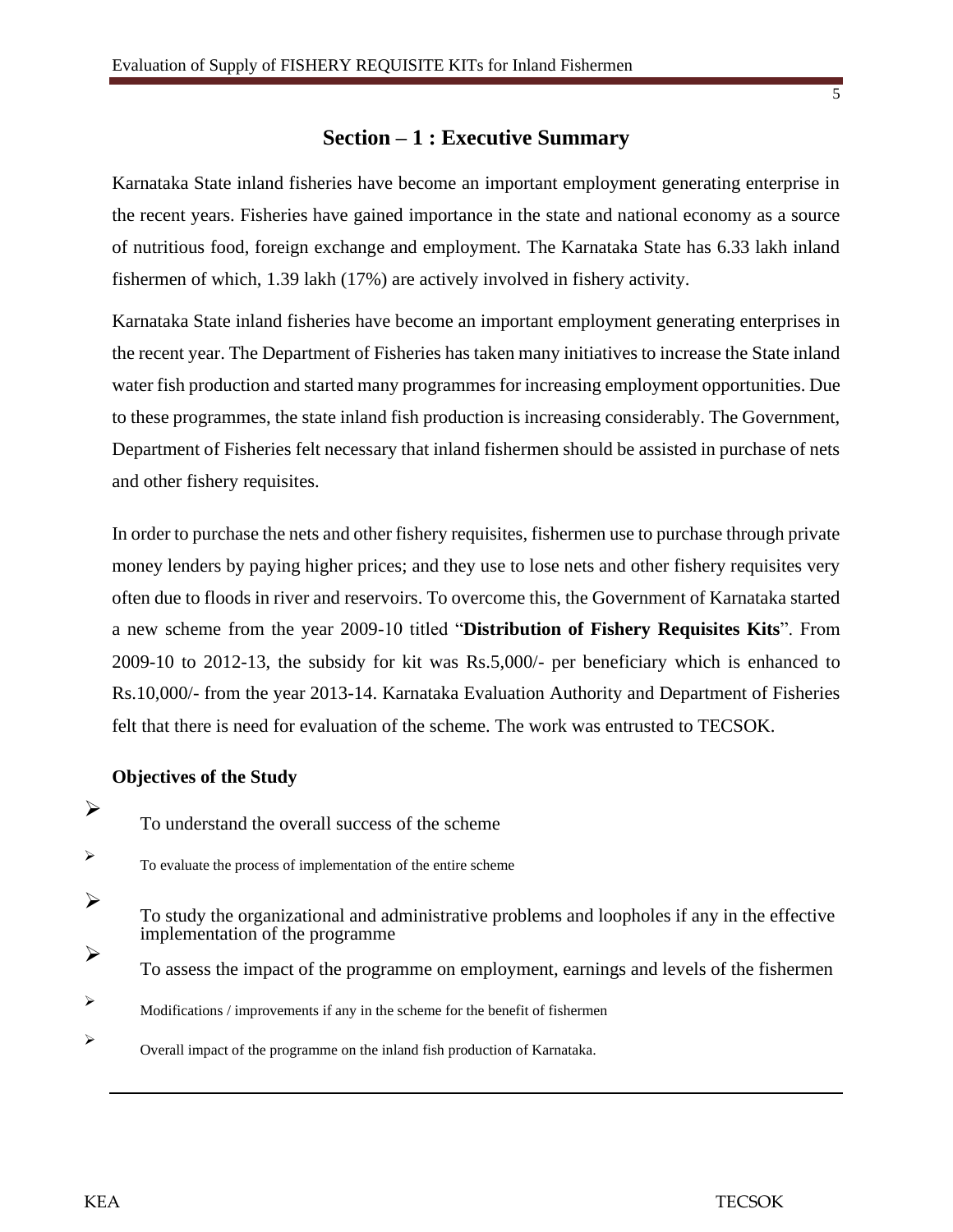The Department of Fisheries felt that there is a need for Evaluation of the Scheme as there is substantial financial implication on account of release of grant for the purchase of fishery requisite kit. From the year 2009-10 to 2013-14, around 23,407 beneficiaries has been covered under the scheme at the cost of Rs.1,355 lakhs. Considering the achievement made under the scheme that have taken place over a period of time, the department of fisheries and Karnataka Evaluation Authority (KEA) had proposed to conduct evaluation of the scheme **"Distribution of Fishery Requisites Kits".** Accordingly, KEA entrusted the task of conducting evaluation of the scheme to TECSOK in their letter No.KEA 175 EVN 2015, dated 16.9.2015.

The methodology followed for the study comprises obtaining responses from the beneficiaries and other stakeholders through designed questionnaires and discussion.

Team of officers of TECSOK visited the tanks, reservoirs, rivers & canals, GP and departmental tanks and had discussion with 962 beneficiaries were interviewed, obtained information from 29 implementing officers, 31 Fisheries Co-operative Societies and Focus Group Discussion were held, data has been collected through structured questionnaire and the same thing has been incorporated in the report for evaluation.

- Based on the discussion held with the beneficiaries, stakeholders, Department of Fisheries officials and implementing officers viz., Director, JD, DDs, SADs, ADs Grade-1 & 2, FCS, Focus Group Discussion (FGD), elected representatives. As per ToR (1-14) & based on field visit and data analysis consolidated observations are made.
- 962 beneficiaries are covered as per the ToR for the study. Accordingly, 29% beneficiaries are covered in Bengaluru Zone and 6% are covered in Uttara Kannada Zone. Out of 962 beneficiaries, 842 beneficiaries are male (88%) and 120 are female (12%).
- 334 (35%) beneficiaries belong to SC community, 152 (16%) ST, 339 (35%) OBC, 105 (11%) BCM and 32 (3%) Physically Handicapped.
- ➢ Majority of the implementing officers (69% to 72%) have expressed Criteria, the fishermen should be the member of Fisheries Co-operative Society for the last 3 years

➢

➢

➢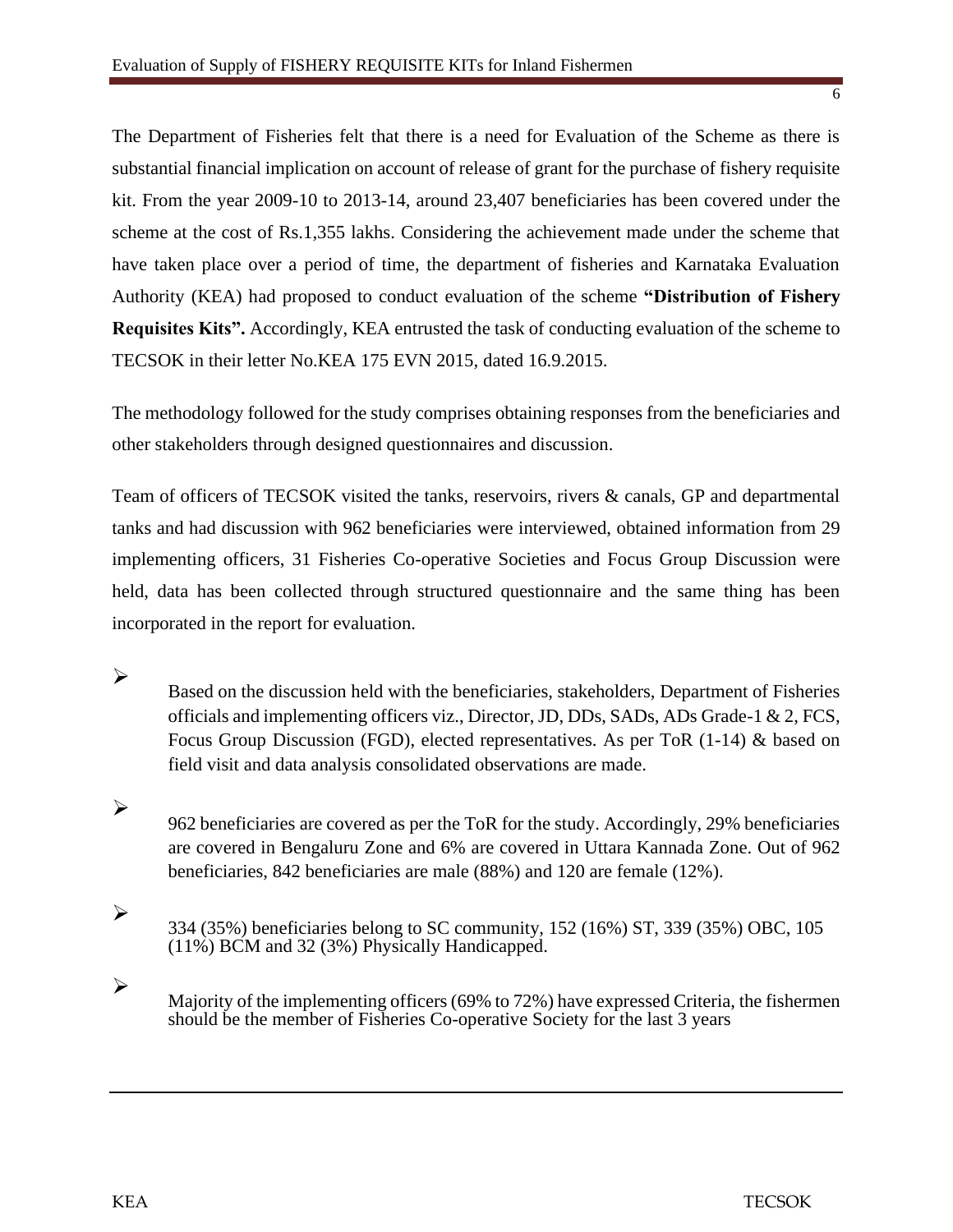and the fishermen should possess Fishing license for inland and / or reservoir fishing for the last 3 years is not fair, acceptable and inappropriate.

From the available data, 68% of the beneficiaries have expressed that, the life of FISHERY REQUISITE KIT supplied is less than 6 months and 39% of FCS members have expressed FISHERY REQUISITE KIT supplied is poor quality to the beneficiaries.

Large numbers of beneficiaries (30 taluks) have expressed the content of FISHERY REQUISITE KIT is in-adequate and expressed dis-satisfaction. Department of Fisheries officials have expressed that the number of FISHERY REQUISITE KIT available for distribution is in-adequate this is due to 3.61 lakh fishermen are actively involved in fisheries activities and demand for FISHERY REQUISITE KIT is high and Department of Fisheries officials are required to meet the physical and financial target allocated under FISHERY REQUISITE KIT scheme.

Based on the demand, Department of Fisheries may provide complete kit required by the beneficiaries comprising appropriate mesh size net (for different water body viz., river, tank, riveroin, reservoir), floater, head rope, bottom rope, adequate number of sinkers, weighing scale, life jacket, crate, ice box, etc.

The beneficiaries have expressed need for the fibre glass coracle, ice box, two wheeler, weighing scale and fibre glass boat.

Almost all the fishermen demanded FISHERY REQUISITE KIT. The budget allocated is insufficient to cover the entire fishermen under the scheme.

As per the Government Order, the same beneficiaries can avail second time assistance three years after receipt of first time assistance but Department of Fisheries officials of Shivamogga and Ballari zones have covered more number of beneficiaries extending second time assistance to the same beneficiaries in Sagar, Hospet and Sandur taluks.

➢ Preference of the beneficiary is important as the beneficiaries demand FISHERY REQUISITE KIT items depending on fishing activity carried out in different type of water body.

➢

➢

➢

➢

➢

➢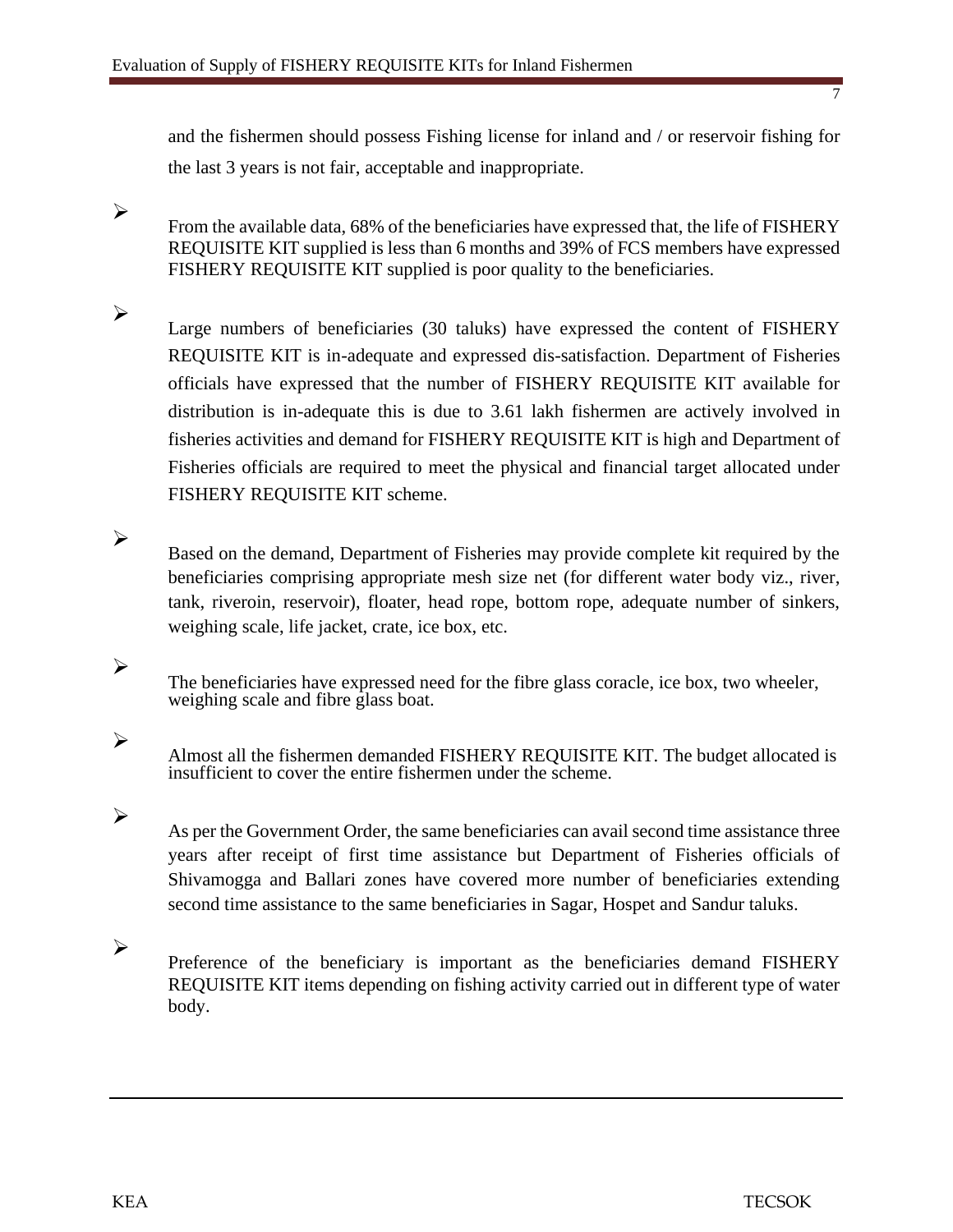There is an increase in catch per unit effort of fishing; there is no increase in frequency of fishing. There is reduction in borrowing from private financiers, increase in income and economic improvement both tangible and intangible income.

The recommended total cost of net, requisites and allied properties for fishing for BPL is Rs.25,000/- and for APL is Rs.20,000/-. The cost of net and requisite is Rs.7,375/- (4 to 5 kg of cast net, sinkers, floaters, head and bottom rope), cost of coracle is Rs.10,500/-, cost of bicycle is Rs.4,000/-, cost of allied properties viz., ice box, life jacket, weighing scale, bicycle is Rs.3,125/-.

The quantum of reduction in the cost of kit is in the order of 25% to 40%.

Overall, the scheme has not made any difference in increasing the frequency of fishing whereas, it has marginally increased catch per unit effort, annual fish catch, earning and increase in earning after the implementation of fishery requisite scheme.

- The Department of Fisheries officials have informed that the scheme has helped the beneficiaries in increasing per capita income and economic condition there by their living standard has improved. The scheme has also helped the beneficiaries improving their selfesteem after the implementation of the scheme.
- FISHERY REQUISITE KIT is a direct employment generating scheme which is popular among BPL fishermen in the rural area wherein the fishermen are directly benefitted to carry out fishing activity for their livelihood.
- ➢

➢

➢

➢

➢

➢

➢

During our discussion with the Department of Fisheries officials, beneficiaries and stakeholders, it was found random allocation of fund was done and the fund has not been sanctioned and released as per the proposal.

➢ The scheme is useful for the traditional fishermen and fishing folk in general to continue of fishing activity for their livelihood, this has created self-employment and they would be in a position to continue livelihood depending on fisheries activity. The dependency of the fishermen for the fishery requisite kit is to gain financial benefit which is more beneficial to them in terms of reduction in cost of net as these men otherwise use to borrow money from private money lenders / middlemen by paying high rate of interest. The scheme has helped the fishermen in reducing borrowing from money lenders and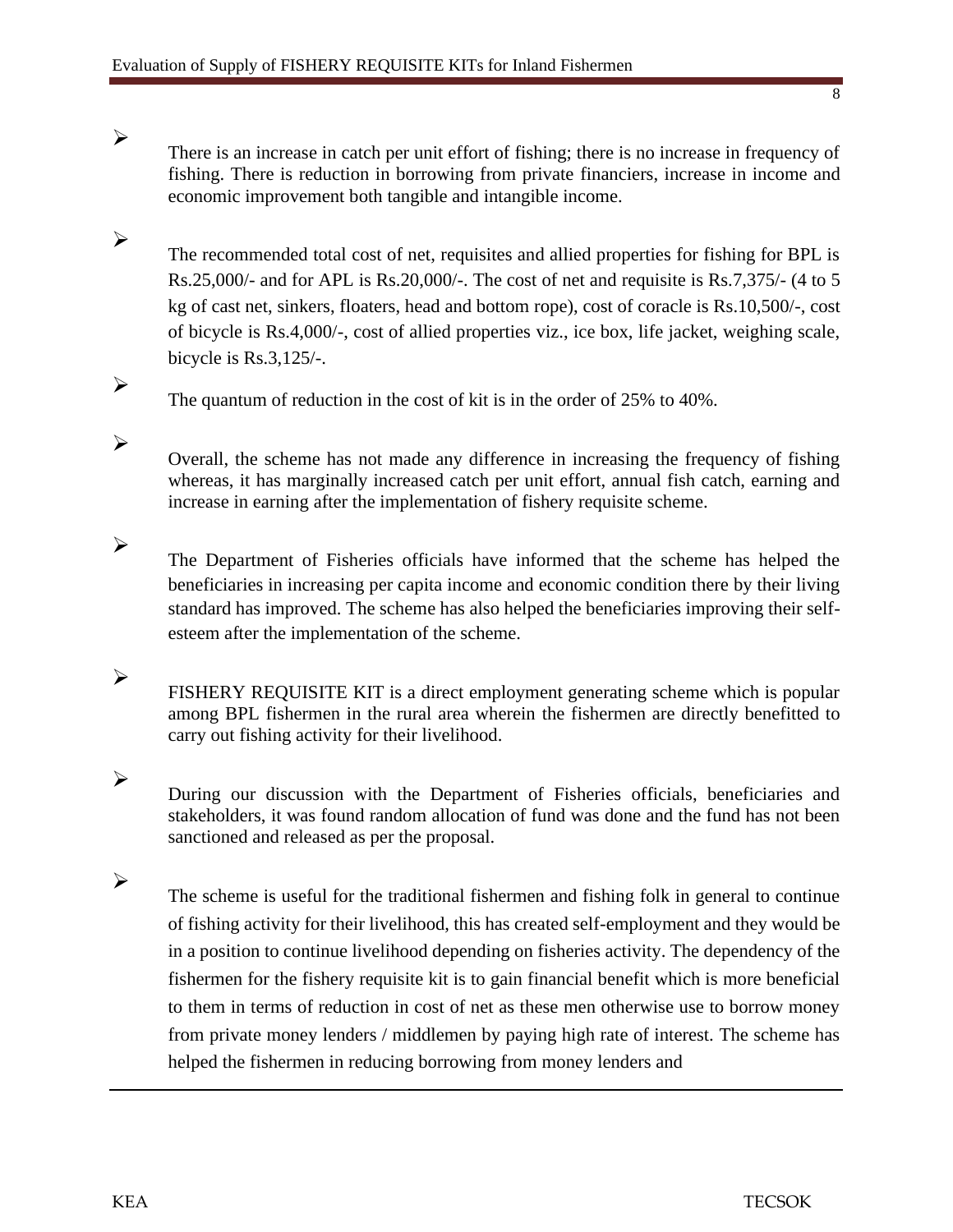there is marginal increase in income. Based on data analysis and personal discussion with the beneficiaries, Department of Fisheries officials, FCS office bearers and FGD, it is found that there is a demand for FISHERY REQUISITE KIT scheme.

### **Conclusions**

- Government Order on criteria for selection and rejection of application, scheme implementation procedure is not full-fledge, clear and complete.
- Scheme is not implemented based on demand survey of traditional and inland fishermen, requirement of net and requisites to suit fishing in pond, tank, reservoir and river.
- Benericiaries are not provided with adequate quantity, quality and appropriate size net and requisites for fishing which has not prevented them from borrowing.
- During selection of beneficiaries, priorities are not given for traditional and BPL fishermen.
- Distributed fair quality of net and requisites.
- Violation of guideline by extending second time assistance within three years to the same beneficiaries.
- Frequency of fishing has not increased.
- Average catch per unit effort has marginally increased.
- FISHERY REQUISITE KIT distributed and demand does not match.
- By and large the objective of the scheme has been fulfilled by way of increasing selfemployment, income generation, empowerment, life style, etc.
- The scheme has created positive impact.
- The scheme has covered almost active fishermen and impacted their living condition.
- FISHERY REQUISITE KIT distributed was utilized for the purpose for which it was provided.
- There is transparency in identification of beneficiaries by following scheme guidelines.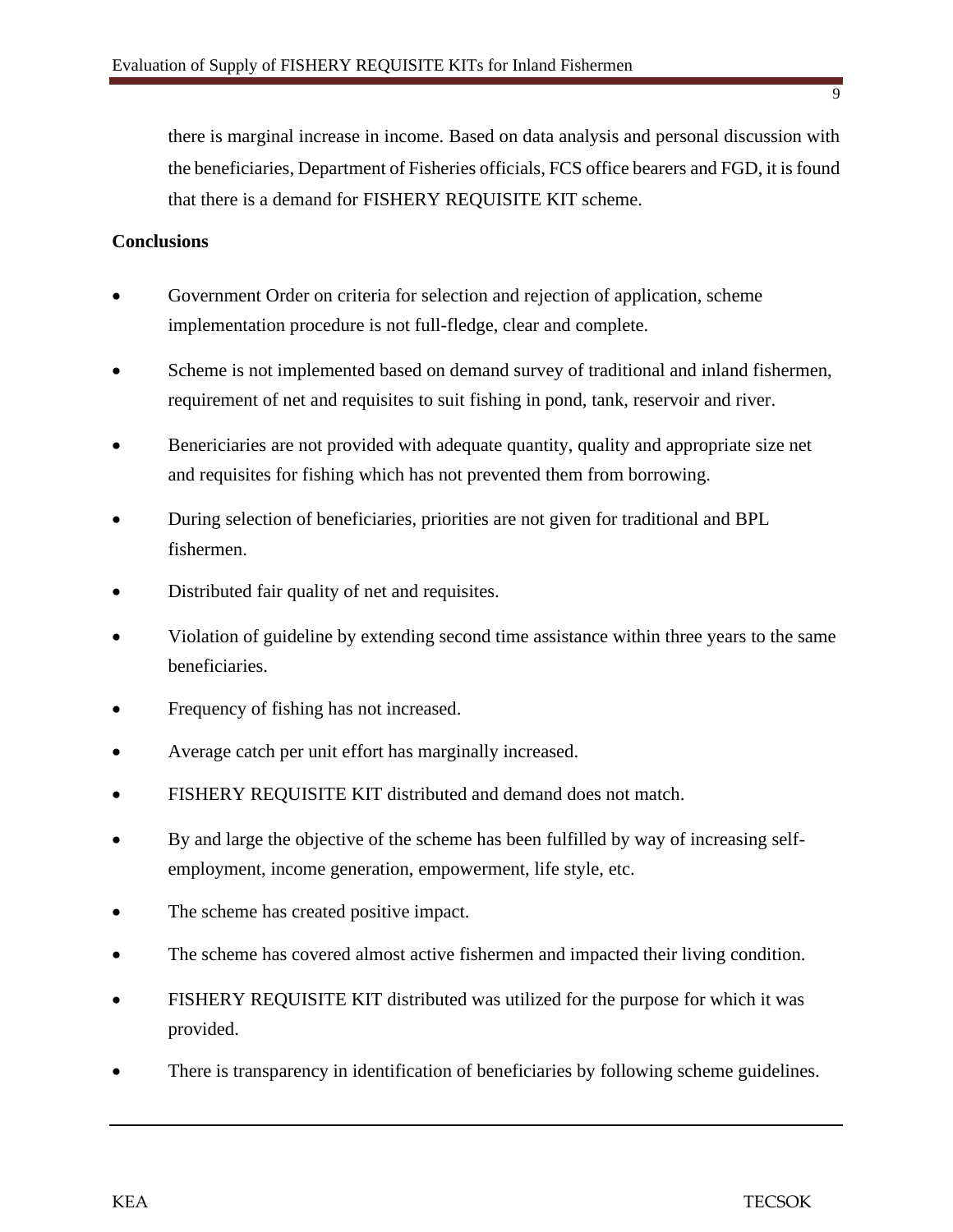*The scheme has created self-employment for the beneficiaries making them more confident and dependent on assistance of government thereby empowering them. If government assistance is not given, the fishermen would borrow money from the private money lenders in order to continue fishing activity for their livelihood, it does not mean that they are less confident, more dependent on government assistance, thereby dis-empowering them but for the financial benefit, availability of fair quality kit in time and marginal increase in the profit, catch per unit effort of fishing, increase in tangible and intangible income, the beneficiaries depend on the scheme. In view of this, FISHERY REQUISITE KIT scheme is recommended for continuation.*

### **Recommendations**

#### **Short term**

- Periodic and Random Quality check to assess quality of FISHERY REQUISITE KIT distributed in the certified laboratories.
- Re-look criteria for selection of the beneficiaries, guidelines, taking opinion of implementing officers and other stake holders.
- Maintenance of data at Taluk, District, Zone, Head Office regarding information of beneficiaries such as date of distribution of FISHERY REQUISITE KIT, items distributed quantity and specification.
- GPS data for traceability, accountability, periodic monitoring etc.,

### **Long term**

- There can be two schemes, one for Below Poverty Line (BPL) and another for Above Poverty Line (APL). BPL can be given bigger kits than APL.
- Increase the quantum of assistance of FISHERY REQUISITE KIT from Rs.10,000/- to Rs.25,000/- for beneficiaries Below Poverty Line and Rs.20,000/- for beneficiaries Above Poverty Line.